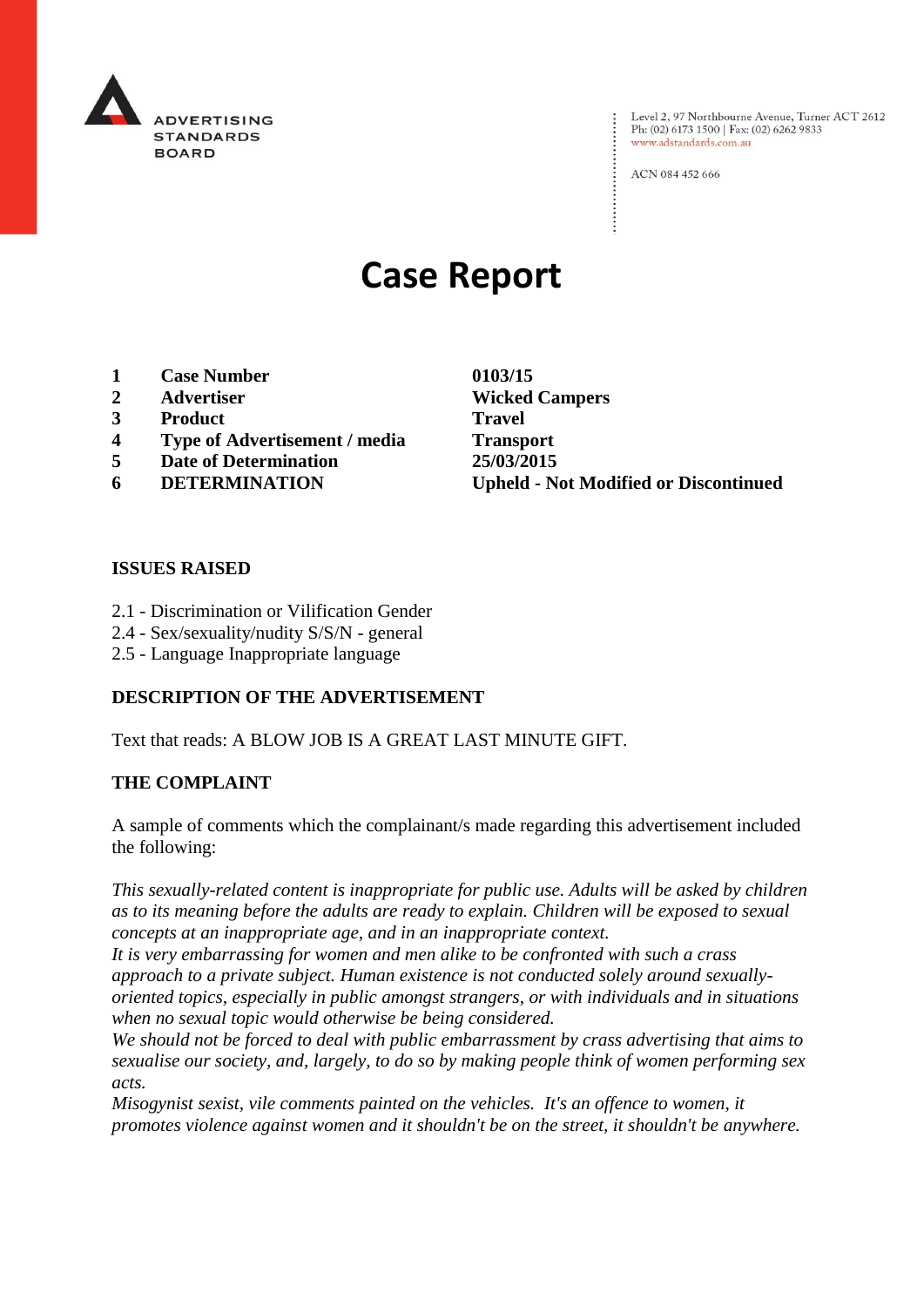## **THE ADVERTISER'S RESPONSE**

Comments which the advertiser made in response to the complainant/s regarding this advertisement include the following:

*The advertiser did not provide a response.*

## **THE DETERMINATION**

The Advertising Standards Board ("Board") considered whether this advertisement breaches Section 2 of the Advertiser Code of Ethics (the "Code").

The Board noted the complainants' concern that the advertisement is offensive particularly to women and the sexual concept is inappropriate for a broad audience that would include children.

The Board viewed the advertisement and noted the advertiser had not provided a response.

The Board considered whether the advertisement complied with Section 2.1 of the Code which requires that 'advertisements shall not portray or depict material in a way which discriminates against or vilifies a person or section of the community on account of race, ethnicity, nationality, gender, age, sexual preference, religion, disability, mental illness or political belief.'

The Board noted this advertisement features a slogan on the back of a Wicked Campers' van which reads, "A blow job is a great last minute gift."

The Board noted that the reference to "blow job" is understood to be a sexual reference. The Board noted the complainants concerns that the slogan is offensive to women. The Board noted that the slogan refers to giving a "blow job" as a gift and that the sexual act is not suggestive that women perform this act as a service to men. The Board considered that the suggestion that a "blow job" be given as a gift is intended to be humorous and is not a negative depiction of the role of women.

The majority of the Board considered that the advertisement did not portray or depict material in a way which discriminates against or vilifies a person or section of the community on account of their gender and did not breach Section 2.1 of the Code.

The Board considered whether the advertisement was in breach of Section 2.4 of the Code. Section 2.4 of the Code states: "Advertising or Marketing Communications shall treat sex, sexuality and nudity with sensitivity to the relevant audience".

The Board noted that they had previously upheld a complaint about a slogan that read: "If you've ever met a woman with crooked teeth, you've met a woman who has given Chuck Norris a blow job." The Board noted in case 0078/13 that the advertisement made a reference to a sexual act (blow job) and that regardless of whether the viewer was familiar with the joke, in the Board's view the reference to a blow job is blatantly sexual and is not appropriate